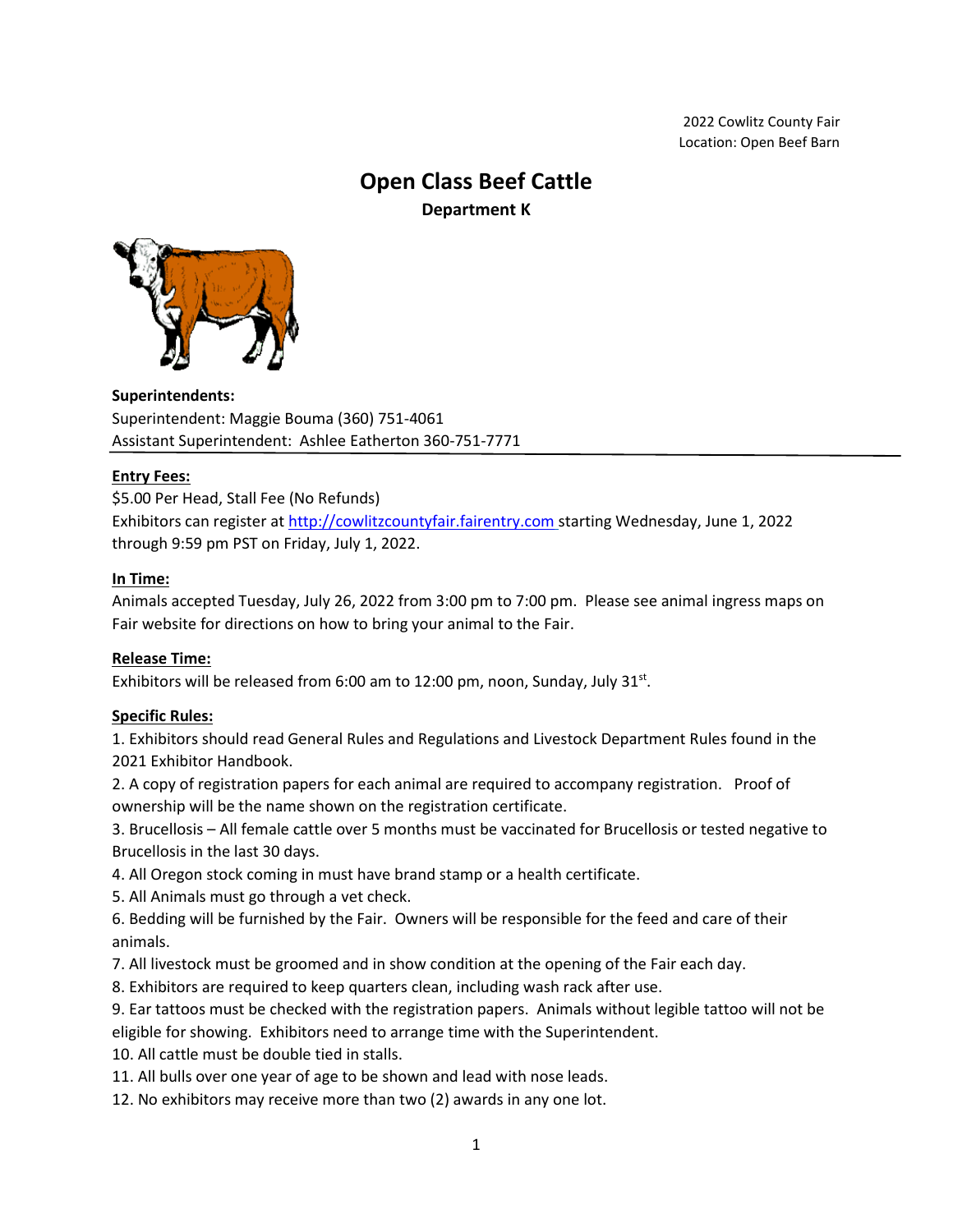13. All cattle shown in groups must first have been shown as individuals.

14. Awards of rosettes are up to the Judge's discretion.

15. All 4-H and FFA animals must be registered in exhibitor or farm's name to show in Open Class.

16. The use of Cowlitz County Fair's livestock panels will be available on a first come first served basis. The panels will need to be checked out with the barn superintendent during haul-in/set-up and checked back into the barn superintendent at haul-out before you leave. Failure to return panels checked out to you will result in forfeiting premiums.

## **Exhibitor Conduct:**

Any exhibitor displaying unacceptable conduct (i.e. profane language, abusive treatment) may, at the discretion of Superintendent and Fair Management, be dismissed and jeopardize awarding of points/premiums.

## **Show Schedule:**

Saturday, July 30, 2022 at 10:00 am – Open Class Beef

## **Herdsmanship Scorecard:**

The primary purpose of herdsmanship is to present animal exhibits to the public in a neat, orderly and attractive manner. Your exhibit should be made as educational as possible and attendants should be with herds and ready to answer questions from the public. It is our purpose to keep the barn clean throughout the Fair for the public. The awards will be paid to the herdsman. Must have three or more head.

| Animals - Arrangement, Tying, Cleanliness and Grooming, Bedding, Regularity of      |        |      |
|-------------------------------------------------------------------------------------|--------|------|
| Feeding                                                                             |        | 20%  |
| Stalls - Arrangement of Equipment and Supplies, Cleanliness of Equipment, Supplies, |        |      |
| <b>Stalls and Alleys</b>                                                            |        | 25%  |
| Display Effects - Decorations, Signs, Stall Cards                                   |        | 25%  |
| Exhibitor - Appearance, Attitude, Courtesy, Skill                                   |        | 20%  |
| <b>Educational Value of Exhibit</b>                                                 |        | 10%  |
|                                                                                     | Total: | 100% |

#### **Premiums:**

 $1<sup>st</sup> = $45.00$  2  $^{nd}$  = \$35.00 3<sup>rd</sup> = \$25.00 4<sup>th</sup> = \$15.00

#### **Special Awards:**

Superintendent's Award - Rosette See additional awards listed below

#### **Division A: BREEDING CATTLE**

**Classes:** *Use the Lots Immediately Following*

- 1. Angus
- 2. Polled Hereford
- 3. Simmentals
- 4. Limousins
- 5. Pinzgauers
- 6. Maine Anjou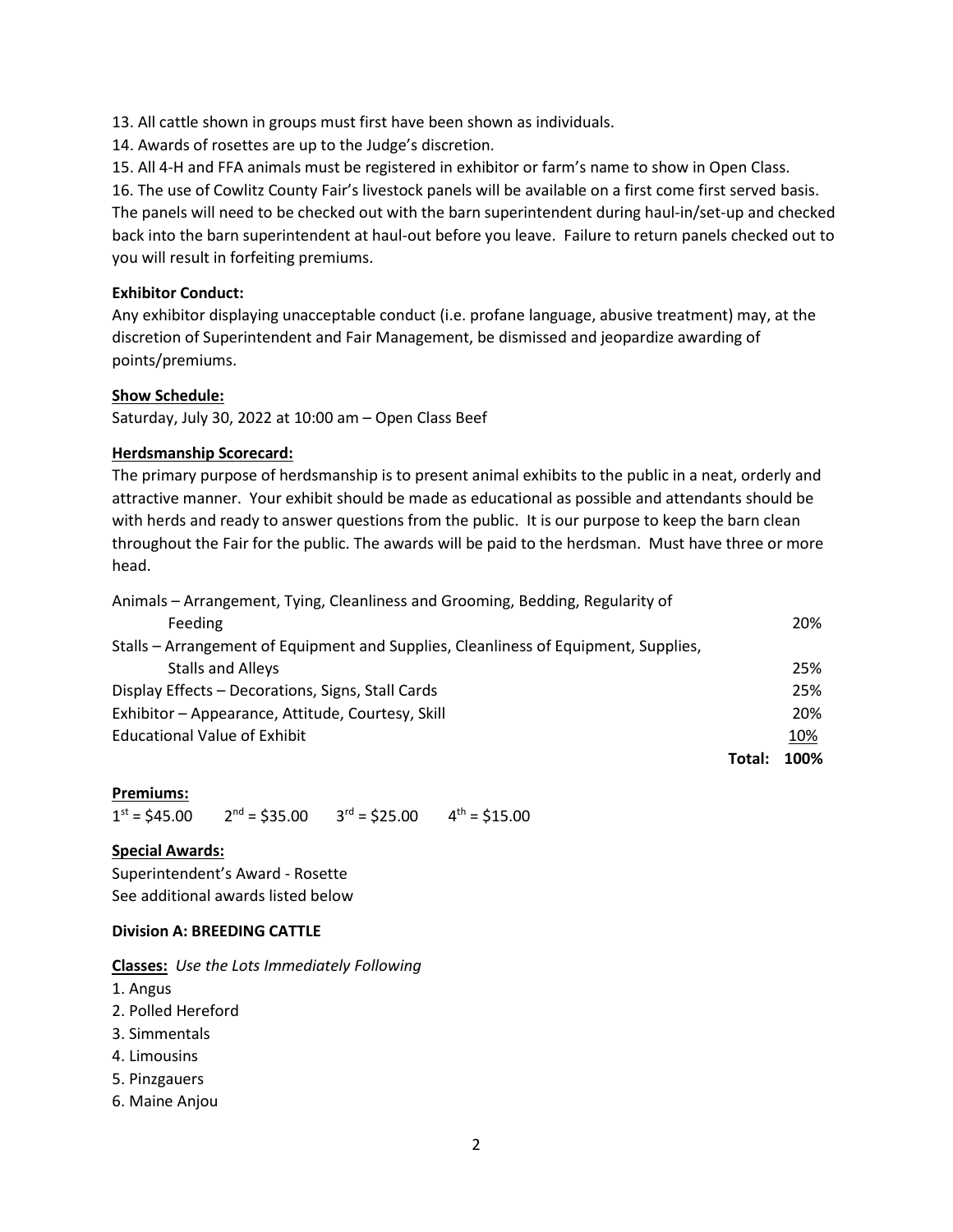- 7. Hereford
- 8. Dexter
- 9. Mini Zebu
- 10. Mini Hereford
- 11. Braunvieh
- 12. Belted Galloway
- 13. Shorthorn
- 14. Other Breeds (List Breed)

# **Lots:**

- 1. Junior Heifer Calf Calved after January 1, same year
- 2. Winter Heifer Calf Calved November 1 through December 31, previous year
- 3. Senior Heifer Calf Calved September 1 through October 31, previous year
- CALF CHAMPION ROSETTE
- RESERVE CALF CHAMPION ROSETTE
- 4. Late Summer Yearling Heifer Calved July 1 through August 31, previous year
- 5. Early Summer Yearling Heifer Calved May 1 through June 30, previous year
- 6. Late Junior Yearling Heifer Calved March 1 through April 30, previous year JUNIOR CHAMPION FEMALE – ROSETTE
- RESERVE JUNIOR CHAMPION FEMALE ROSETTE
- 7. Early Junior Yearling Heifer Calved January 1 through February 28, previous year
- 8. Senior Yearling Heifer Calved August 1 through December 31, 2 years previous
- SENIOR CHAMPION FEMALE ROSETTE
- RESERVE SENIOR CHAMPION FEMALE ROSETTE
- GRAND CHAMPION FEMALE ROSETTE
- RESERVE GRAND CHAMPION FEMALE ROSETTE
- SUPREME CHAMPION FEMALE BANNER
- RESERVE SUPREME CHAMPION FEMALE BANNER
- 9. Female Over 2 Years before August 1, 2 years previous, has calved or been certified with calf
- 10. Mature Cow Over 3 Years
- 11. Female with Offspring Calved January 1, current year or after
- 12. Two Females Bred and owned by exhibitor
- 13. Junior Bull Calf Calved after January 1, same year
- 14. Winter Bull Calf Calved November 1 through December 31, previous year
- 15. Senior Bull Calf Calved September 1 through October 31, previous year
- CALF CHAMPION ROSETTE
- RESERVE CALF CHAMPION ROSETTE
- 16. Late Summer Yearling Bull Calved July 1 through August 31, previous year
- 17. Early Summer Yearling Bull Calved May 1 through June 30, previous year
- 18. Late Junior Yearling Bull Calved March 1 through April 30, previous year
- JUNIOR CHAMPION BULL ROSETTE
- RESERVE JUNIOR CHAMPION BULL ROSETTE
- 19. Early Junior Yearling Bull Calved January 1 through February 28, previous year
- 20. Senior Yearling Bull Calved September 1 through December 31, 2 years previous
- 21. Two Year Old Bull Calved January 1 through August 31, 2 years previous